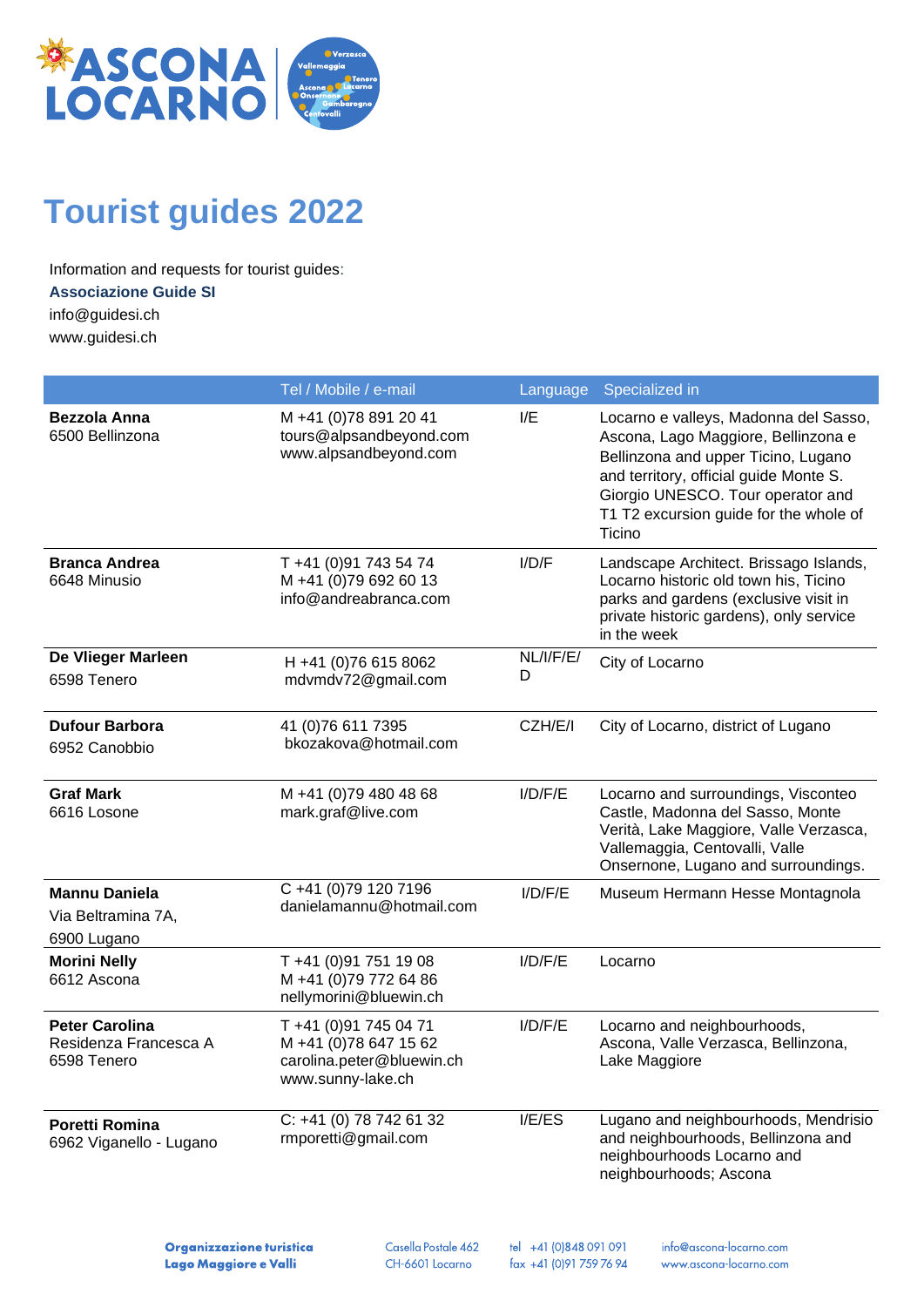

|                                                      | Tel / Mobile / e-mail                                                                          |                          | Language Specialized in                                                                                                                                                                                                                                                   |
|------------------------------------------------------|------------------------------------------------------------------------------------------------|--------------------------|---------------------------------------------------------------------------------------------------------------------------------------------------------------------------------------------------------------------------------------------------------------------------|
| Posca Brunella<br>6612 Ascona                        | T +41 (0)91 792 13 85<br>M +41 (0)79 410 85 29<br>service.guide.tours@bluewin.ch               | I/D/F/E/S                | Lake Maggiore region, Ticino,<br>Switzerland, Milano (city centre),<br>Lombardia and Piemont                                                                                                                                                                              |
| <b>Schober Wang Wei</b><br>6612 Ascona               | T +41 (0)91 780 57 66<br>M +41 (0)78 756 61 98<br>weilali@gmx.net                              | Chinese<br>Langua<br>ges | Region Lake Maggiore, Ticino and<br>neighborhoods                                                                                                                                                                                                                         |
| <b>Von der Crone Urs</b><br>6673 Maggia              | T +41 (0)91 753 31 25<br>M +41 (0) 79 405 87 49<br>uvdc@bluewin.ch                             | I/D                      | Region Lake Maggiore, Ascona,<br>Locarno, Bellinzona, Valle Maggia,<br>Valle Verzasca, Centovalli.                                                                                                                                                                        |
| <b>Wilhelm Christian</b><br>6675 Cevio               | T +41 76 565 43 50<br>ticino-tour@ticino.com                                                   | I/D/F/E                  | Locarno, Castello Visconteo and<br>Casorella, Ascona, Bellinzona, Lugano,<br>Mendrisio, Valle Verzasca,<br>Vallemaggia, Centovalli, Valle<br>Onsernone, Lago Maggiore, Lago di<br>Lugano, - specialized in excursions by<br>train and motorbike throughout<br>Switzerland |
| <b>Carminati Patricia</b><br>6962 Viganello - Lugano | T +41(0)76 616 68 42<br>tours-in-ticino@bluewin.ch                                             | I/E/F/ESP<br>/POR        | Bellinzona, Locarno and Lugano region                                                                                                                                                                                                                                     |
| Capelli Annarosa<br>6965 Cadro                       | T +41 (0)91 943 43 42<br>M +41 (0)79 409 86 67<br>annarosacapelli@bluewin.ch<br>www.guidesi.ch | I/F                      | Lugano, Monte Tamaro, Mendrisio,<br>Locarno and Bellinzona                                                                                                                                                                                                                |
| <b>Fornara-Panchenk Svetlana</b><br>6900 Lugano      | M +41 (0)76 310 63 46<br>guide74@gmail.com                                                     | Russian                  | Lake Maggiore region, Ticino and<br>neighborhoods, A. Suvorov route in<br>Switzerland and Zurich + Lucerne                                                                                                                                                                |
| <b>Zanni Cattaneo Michela</b><br>6500 Bellinzona     | T +41 (0)79 366 33 76<br>michela.zannicattaneo@gmail.co<br>m                                   |                          | Bellinzona, Locarno, Lugano and valli                                                                                                                                                                                                                                     |
| <b>Casagrande Nada</b><br>6558 Lostallo              | T +41 (0)79 573 58 71<br>nada.casagrande@bluewin.ch                                            | I/F                      | Bellinzona, Locarno, Madonna del<br>sasso, Lugano, Monte Tamaro,<br>Mendrisio, official guide Monte S.<br>Giorgio UNESCO, Mesolcina                                                                                                                                       |
| Guidotti Julie<br>6513 Monte Carasso                 | T +41 (0)79 507 22 64<br>jguidotti@bluewin.ch                                                  | E                        | Locarno, Ascona, Valle Verzasca,<br>Bellinzona                                                                                                                                                                                                                            |
| <b>Perdomo Jaime</b><br>6945 Origlio                 | T/F +41 (0)79 527 27 54<br>Jaime.perdomo@span.ch                                               | I/D/F/<br>E/ESP          | Locarno and surroundings, Varzasca<br>valley, Bavona valley, Bellinzona and<br>surroundings, Lugano and<br>surroundings, Mendrisio and<br>surroundings                                                                                                                    |
| <b>Leoni-Neff Margherita</b><br>6939 Arosio          | T +41 (0) 79 357 06 71<br>margheritaleoni@bluewin.ch                                           | I/D                      | Ticino and Lombardia. Lake<br>Maggiore, Lake di Como and Lake<br>d'Orta.                                                                                                                                                                                                  |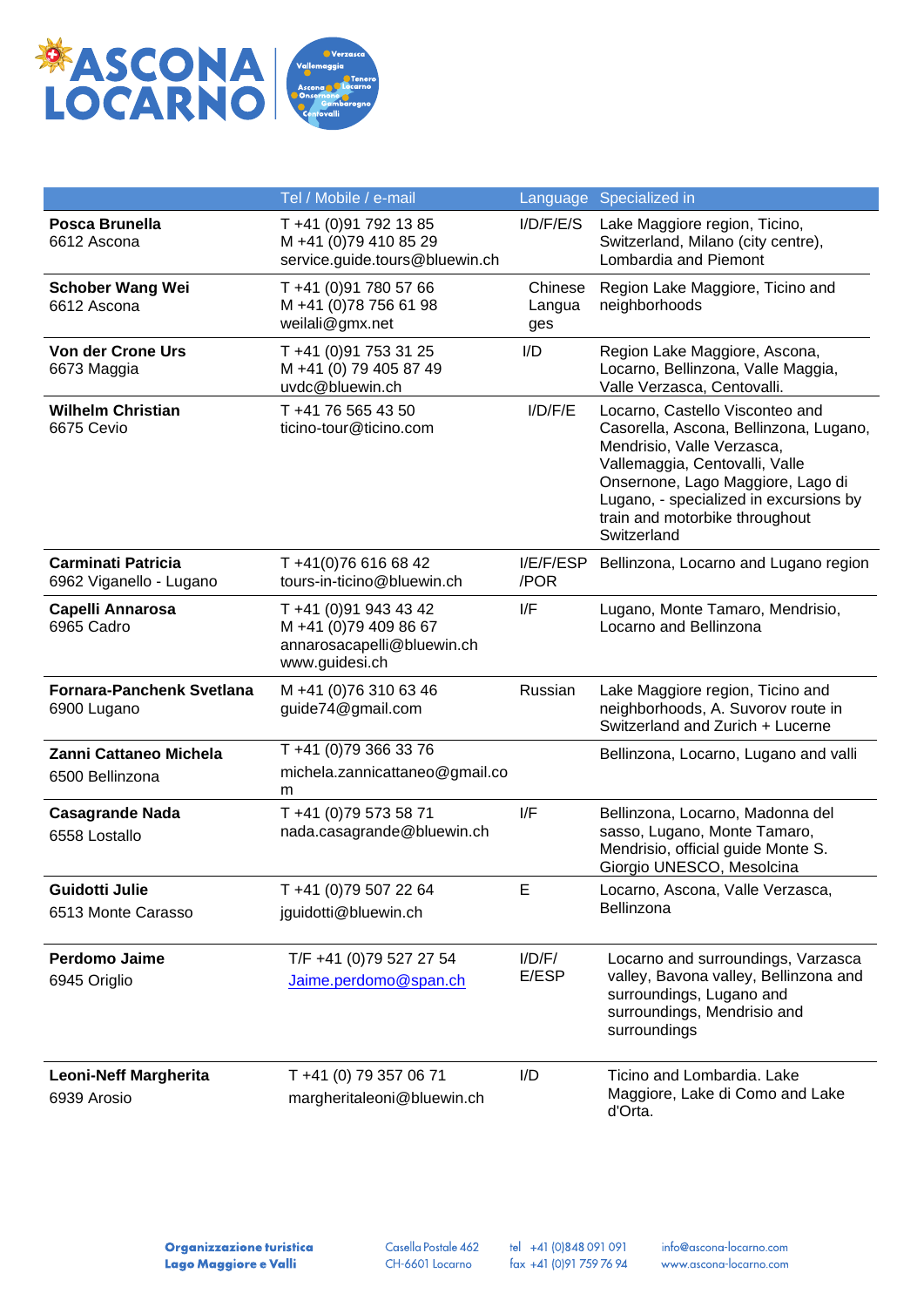

## **TOURIST GUIDE PRICES 2022 (***INDICATIVE PRICES VAT INCLUDED)*

| $\bullet$ | Cultural visit Locarno or Ascona (1½ - 2 hours)                                                                                                                       |            | CHF 170.00 |
|-----------|-----------------------------------------------------------------------------------------------------------------------------------------------------------------------|------------|------------|
| $\bullet$ | Cultural visit Locarno and Madonna del Sasso Sanctuary (2 1/2 - 3 hours)                                                                                              |            | CHF 220.00 |
| $\bullet$ | Cultural visit of the Madonna del Sasso Sanctuary                                                                                                                     |            | CHF 110.00 |
| $\bullet$ | Cultural visit of Locarno and Ascona (4 hours approx.)                                                                                                                |            | CHF 240.00 |
| $\bullet$ | $\frac{1}{2}$ day (max 4 hours)                                                                                                                                       |            | CHF 240.00 |
| $\bullet$ | 1 day (max 8 hours)                                                                                                                                                   |            | CHF 370.00 |
| $\bullet$ | Evening from $(6 \text{ pm} - 12 \text{pm})$                                                                                                                          |            | CHF 220.00 |
| $\bullet$ | Meal allowance (per meal)                                                                                                                                             | CHF        | 30.00      |
| $\bullet$ | Every additional hour                                                                                                                                                 | <b>CHF</b> | 50.00      |
| $\bullet$ | Further services as for example welcoming guests at the hotel, accompanying<br>to the train station, boat harbour etc. with duration of up to 1 hour at your disposal | <b>CHF</b> | 70.00      |

#### **GUIDES FOR VISIT OF THE SANCTUARY MADONNA DEL SASSO** Anna Bezzola, Graf Mark, Posca Brunella, Christian Wilhelm, Fornera-Panchenko Svetlana

## **GUIDES SPECIALIZED IN MOUNTAIN HIKES 2022**

|                                              | Tel / Mobile / e-mail                                                                              | Language | Specialized in                                                                                                                                                                                                                                  |
|----------------------------------------------|----------------------------------------------------------------------------------------------------|----------|-------------------------------------------------------------------------------------------------------------------------------------------------------------------------------------------------------------------------------------------------|
| Bezzola Anna<br>6500 Bellinzona              | M +41 (0)78 891 20 41<br>tours@alpsandbeyond.com<br>www.alpsandbeyond.com                          | I/E      | Locarno les Vallées, Madonna del<br>Sasso, Ascona, Lago Maggiore,<br>Bellinzona e Haut Tessin, Lugano et<br>territoire, Guide officiel du Mont San<br>Giorgio UNESCO. Tour opérateur et<br>guide d'excursion T1 T2 pour<br>l'ensemble du Tessin |
| <b>Casutt Gion</b><br>6612 Ascona            | M +41 (0)79 466 32 10<br>casutt18@gmail.com                                                        | I/D/F/E  | Alpine tourist operator, lake<br>Maggiore region, Ticino, Italy,<br>mountain hikes, mountain bike tours,<br>excursion in the snow                                                                                                               |
| Colombi Silvia<br>6616 Losone                | C+41(0)79 382 69 19<br>silvia.colombi@bluewin.ch                                                   | I/D/F/E  | Mountain hiking guide T1-T3<br>thoughout Ticino, manly in the<br>Locarno region and their Valleys,<br>thematic excursions, trekking and<br>snowshoes                                                                                            |
| Giussani-Gotti<br>Vallemaggia                | C +41 (0)79 699 34 78<br>sonja.cevio@bluewin.ch                                                    | I/D/F    | Canton Ticino Nature Guard and<br>Swiss Rangers.<br>Guided tours Cimalmotto-Alpe<br>Magnello (Vallemaggia)                                                                                                                                      |
| <b>Goldhorn Luca</b><br>6600 Locarno-Solduno | T +41 (0)91 791 39 40<br>M +41 (0)79 586 14 98<br>goldhornluca@outlook.com<br>www.exploreticino.ch | I/D/F    | Hiking guide, Dip OTM,<br>Lago Maggiore, Ticino valleys and<br>Moesano (GR)<br>Guided theme hikes and Snowshoes<br>hikes                                                                                                                        |